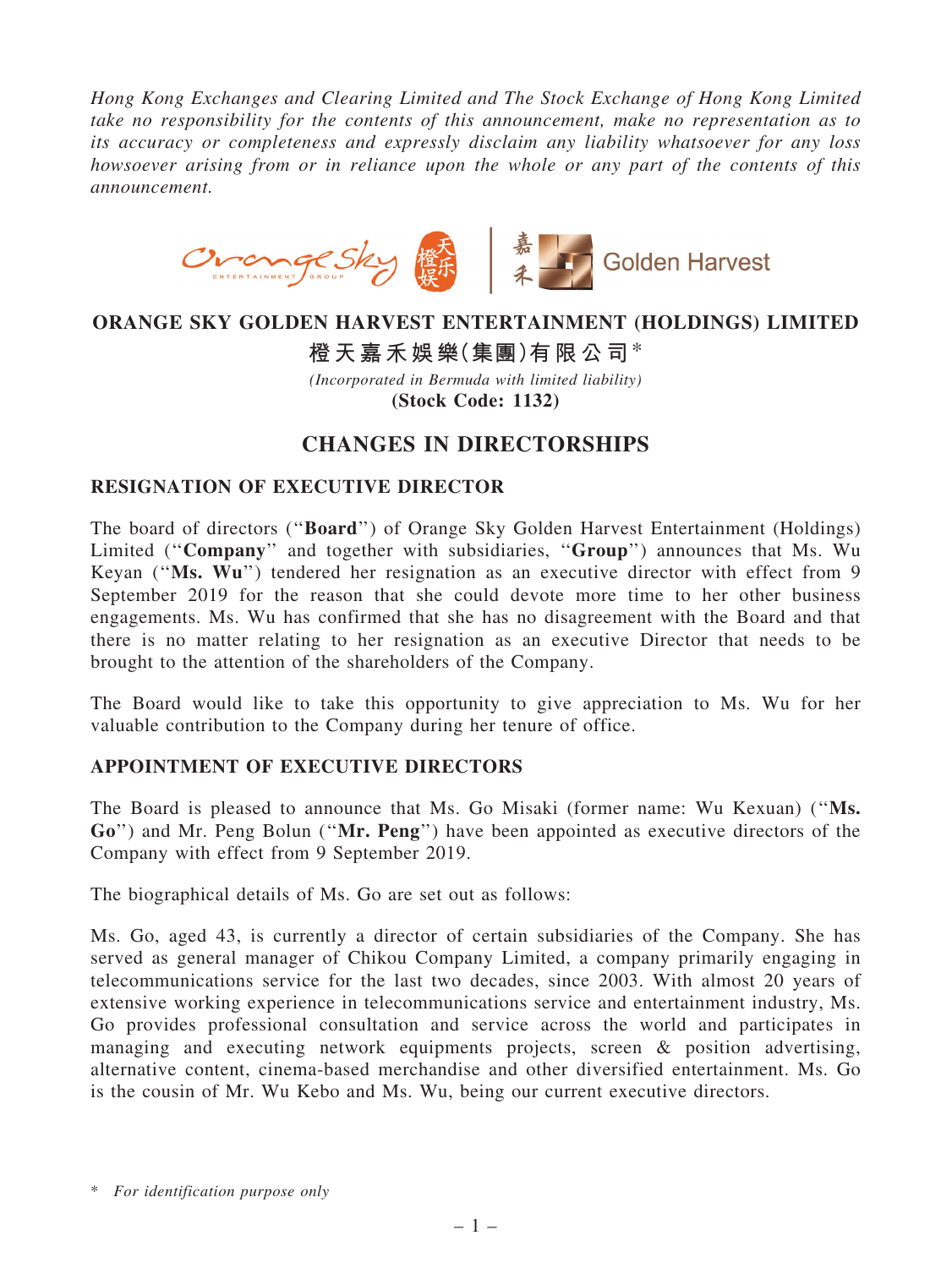Ms. Go graduated from Guangzhou Jinan University in 1996 with a diploma of Foreign Trade and Economics and obtained a diploma of General Art & Science from Mohawk College in Canada in 1999 and a diploma of International Economy & Business from Nakano School of Business in Japan in 2003.

Ms. Go will enter into an employment agreement with the Company pursuant to which she has agreed to act as an executive director of the Company for a term of 3 years with effect from 9 September 2019 and will be subject to retirement by rotation and re-election in accordance with the Company's bye-laws and the Rules Governing the Listing of Securities on The Stock Exchange of Hong Kong Limited (the ''Listing Rules'').

Pursuant to her proposed employment agreement with the Company, Ms. Go is entitled to an annual remuneration of HK\$480,000, which is determined with reference to the prevailing market conditions and her duties and responsibilities in the Group. Save as disclosed above, Ms. Go (i) does not hold any other positions in the Company or any of its subsidiaries nor have any other relationships with any director, senior management, substantial shareholder or controlling shareholder of the Company as defined in the Listing Rules; (ii) has not held any directorship in other public companies, the securities of which are listed on any securities market in Hong Kong or overseas in the past three years or other major appointments and professional qualifications; and (iii) does not have, and is not deemed to have, any interests in any shares, underlying shares or debentures (as defined under Part XV of the Securities and Futures Ordinance (the ''SFO'')) of the Company within the meaning of Part XV of the SFO.

Save as disclosed above, there are no other matters concerning the appointment of Ms. Go as an executive director of the Company that need to be brought to the attention of the shareholders of the Company nor is there any information relating to Ms. Go that is required to be disclosed pursuant to Rules 13.51(2) of the Listing Rules.

The biographical details of Mr. Peng are set out as follows:

Mr. Peng, aged 29, will be appointed as the executive director of the Company and the finance director of the China operation of the Group effective from 9 September 2019. Before joining the Group, he respectively served as a director from July 2017 to September 2019 and assistant to chairman from March 2018 to September 2019 of Orange Sky Entertainment Group (International) Holding Company Limited (''OSEG''). Prior to joining OSEG, Mr. Peng held several positions at Ernst & Young (China) Advisory Limited from 2015 to 2016 and Northeast Securities from 2016 to 2017, where he specialized in derivative valuation, transaction services and investment banking.

Mr. Peng obtained a master's degree in Financial Engineering from Cornell University in 2014. He is a CFA charterholder and a certified FRM.

Mr. Peng will enter into an employment agreement with the Company, pursuant to which he has agreed to act as an executive director for a term of 3 years with effect from 9 September 2019 and subject to retirement by rotation and re-election in accordance with the Company's bye-laws and the Listing Rules.